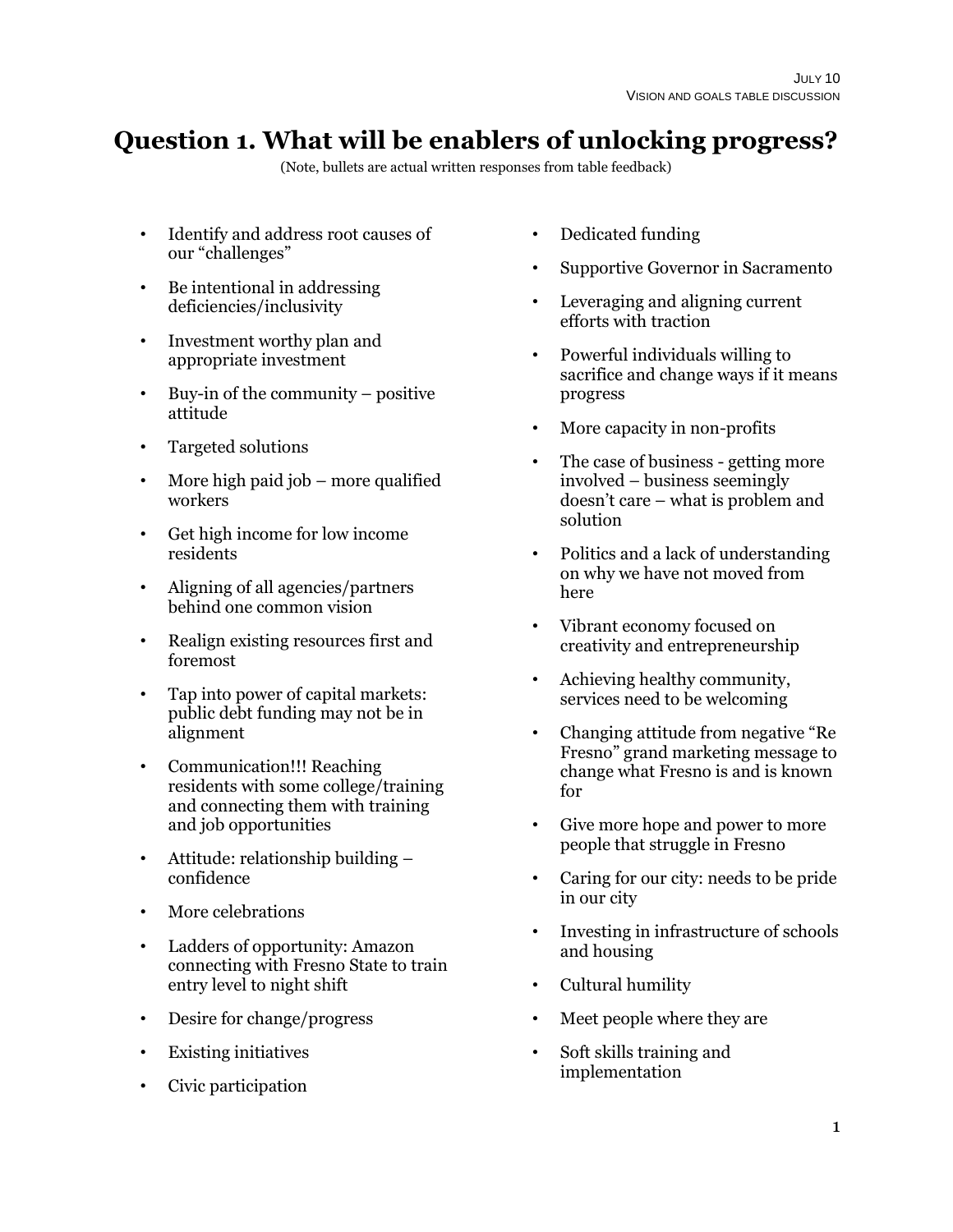- Consistent messaging to align
- Involving parents & mentors
- Structural changes: finding ways to broaden concept of education to capture life skills
- Efforts focused on transformation rather than incremental steps. For example, education would have to be ideally different
- Transformative polices
- Public and political way
- Goals that drive us together
- We need real numbers to hold ourselves accountable: outcomes need to be much more specific. Can't just have lofty aspirational goals. Bolder solutions
- To be more inclusive, we need to engage more thoughtfully across race, gender, age – be intentional
- Invest in youth: high percentage of population under 35
- Building capacity at CSU and UC, many graduate high-school but no college
- Retention at institutions/regions
- Active recruitment in DAC zip codes for job opportunities
- Commitment to following through inclusive/equity efforts
- Socialization of work environment for DACs
- Selection of metrics will be important
- Resources-sufficient funding for groups to invest time
- Asset-orientation
- Inclusive process that designs for the end-user
- How we continue to organize ourselves and get the work done/ civic infrastructure
- Data/accountability
- Race relations/team building
- Communications & feedback loops
- The make-up of the investment areas is important
- Community admission that we have been wrong and want to do it right
- Partner with community
- We must be inclusive in this process
- Open and honest discussion on how to make this work
- Accepting DRIVE principles and goals
- Cultural competency Alignment continued engagement
- Sacrifice: willing to give up funding to fund initiative
- Wealth TRANSFER
- ACCESS to social networks
- Connect people in neighborhoods to where the economy works
- Stop saying, "well that is your neighborhood, not mine"
- "Degrees or JOBS? Which is first
- Education-creating a pipeline
- Ed attainment in emerging growth industries – neighborhood change
- Social/emotional learning (in classroom) – FUSD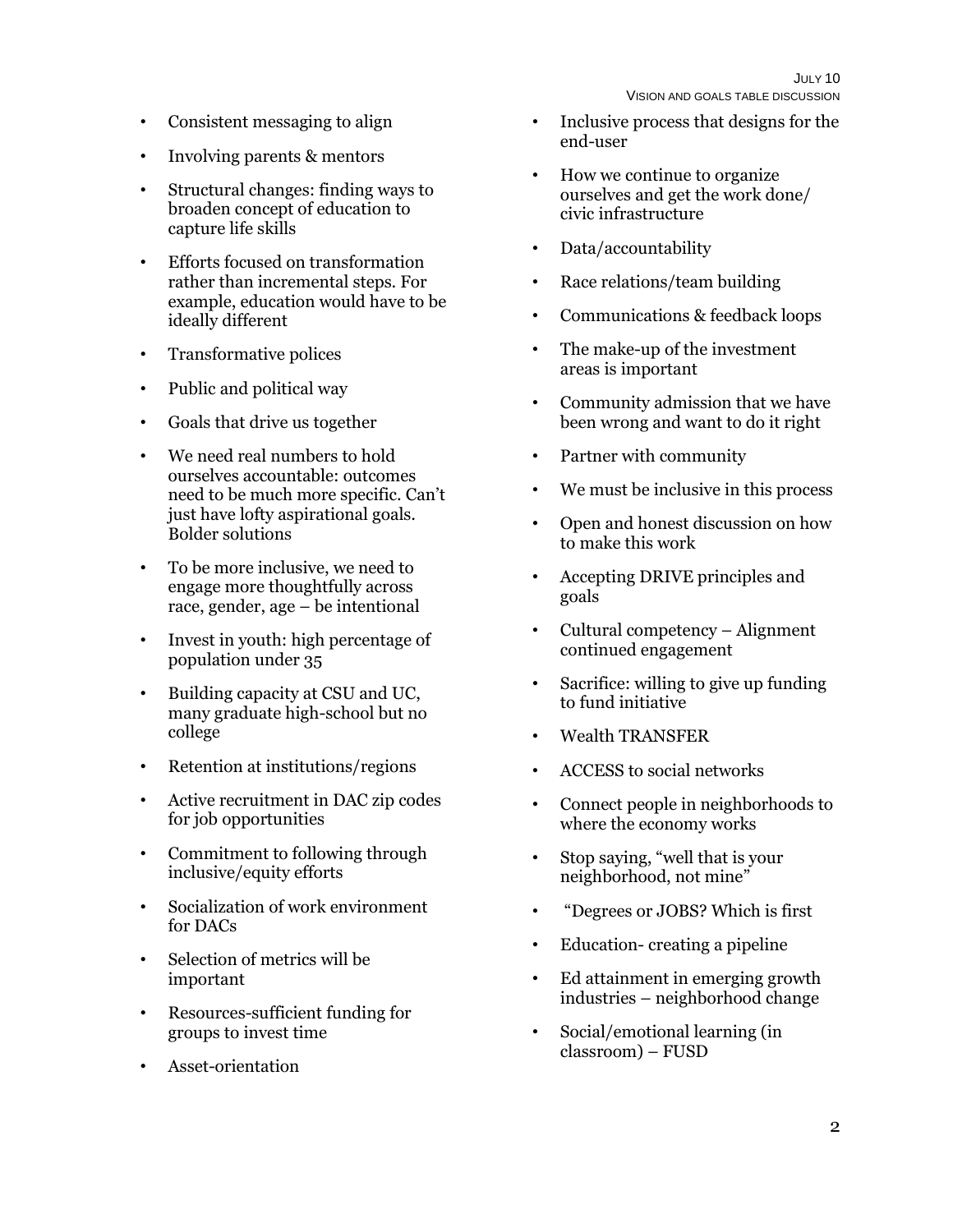- Housing stability for people without deposit; with bad credit – need job stability
- Clearing house to connect people to resources
- "Collective Impact approach" (ENP) – sports; tutoring; counseling
- Community land trust for affordable housing – Fresno has vacant land
- More positive media coverage to cover what's going on
- More and better CDCs
- Community engaged planning
- Growing and expanding educational training partnerships -so many great programs that have not met full potential
- Pathways programs (e.g. European and Japanese models can have unintended consequences/racial inequality
- Mentoring inspiring youth and expose them to different industries
- Climate change how to take advantage of job creation
- Cultural responsibility/ethnic studies in schools
- Funding availability investment opportunities
- DAC invest in valley
- Motivation to develop a plan
- Policy makers are involved/vested
- Comprehensive approach recognition – connectivity
- Is FSU committed/involved?
- Strengthen community pride
- Inclusive, equitable, innovation, entrepreneurship
- Buy-in from all stakeholders
- Funding, Investment
- Organization, leadership, governance
- Not city, not county, not state  $-$  all of the above
- Need to report success
- Not-for-profit
- CVCF is lead agency
- Marketing need marketing, need to report successes – tell the good stores
- Need one north start inclusive quantitative and qualitative
- Realistic goals
- Business continue through jobs and philanthropy
- Include rural communities throughout – they need a strong Fresno
- Willingness to listen
- Align incentive systems, initiatives
- Funding that incentivizes collaboration that is productive, streamlined, efficient thoughtfully considered
- Authentic, honest, addressing of racial inequality, understanding of problem from another point of view
- Design models that are evidence based to help all students
- Develop peer groups to serve as support systems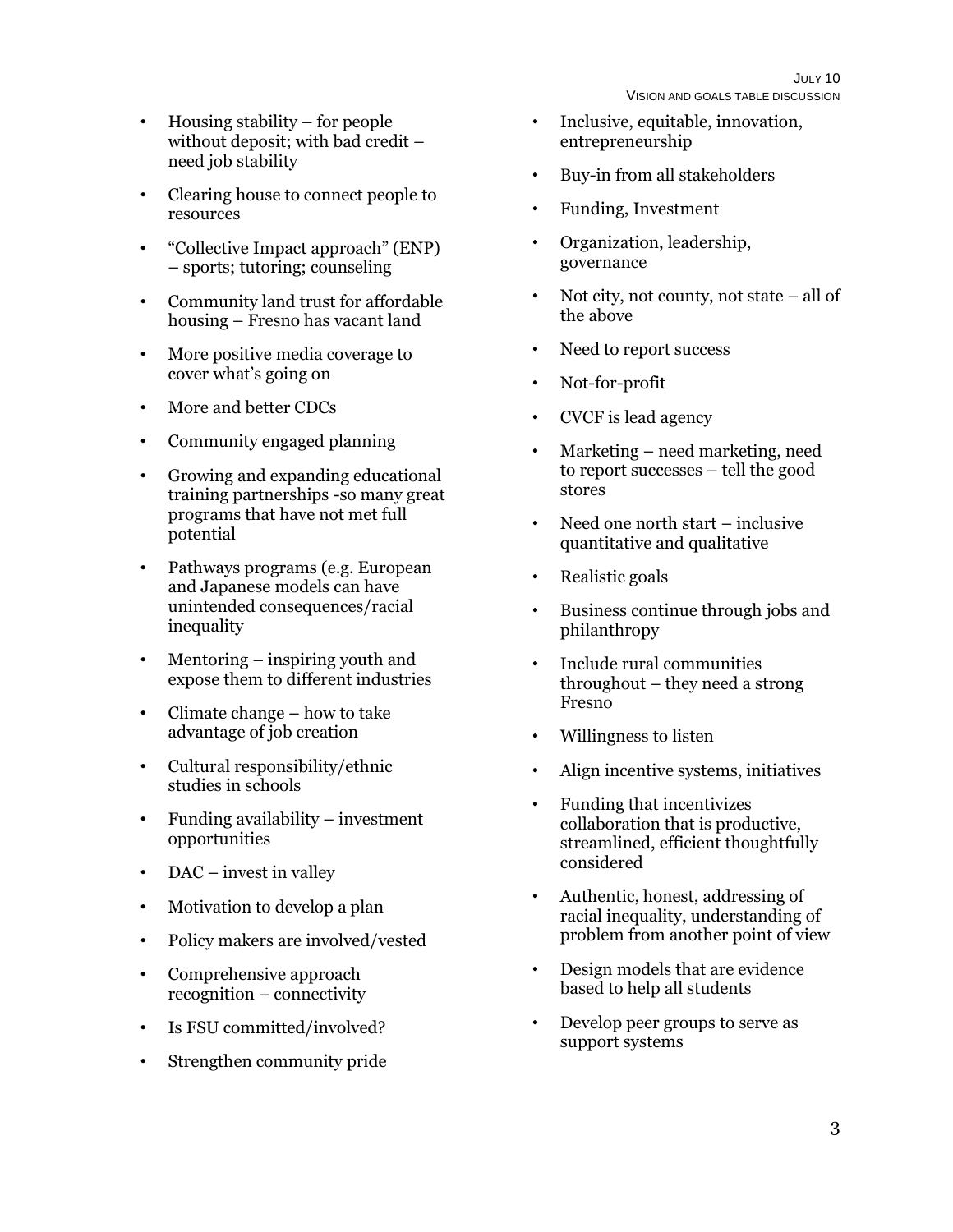- Best resource connection amongst stakeholders
- Need climate sustainability
- Need accountability data and tool change to make better
- Power of this room and connections
- Good quality of life that is equitable across the board - same community conversation
- Working more closely with communities in need
- Data centralizing data
- Investment in R&D
- Interpretation of data
- Stay in our own boxes
- Data sharing system, having the right people developing the plan
- Focus on neighborhood groups/identities (need to create new spaces)
- Recognizing different strategies will be needed for different neighborhoods
- Internships
- Plan must be flexible if changes are needed
- Need shared definition of "success" & regular evaluation
- City of Fresno needs to be committed
- Use 5 collective impact commitments
- Ongoing community engagement
- To work with businesses and share what or how they can be part of making Fresno great again for everyone. They can give minorities the opportunity to be able to learn and grow within their companies
- Attitude and willingness of participants and broader community – various sectors
- The community voicing this message
- Key leaders conveying the message to all sectors of the community
- Commitment from all stakeholders and transparency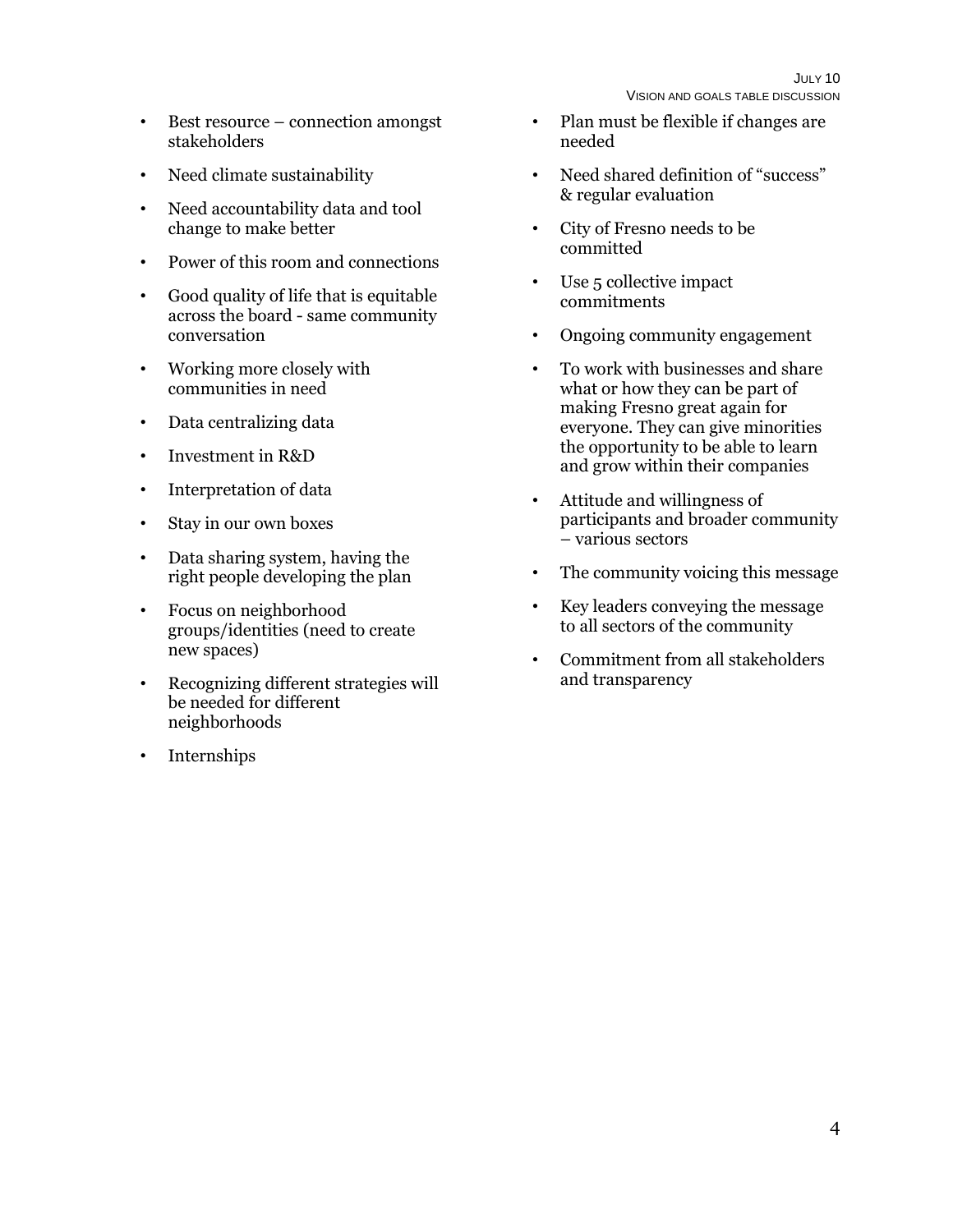### **Question 2. What road blocks do you expect we will encounter?**

- Attitude sustainability of leadership
- Communicating connectivity the message must get out
- More impact of mindset status quo!
- Attitude: Why will this be different?
- Some old approaches not addressing root causes
- Failure to address key causes
- Allocate resources uniformly rather than in areas of greatest need
- Insufficient investment in proposed solution
- Lack of inclusivity
- Underlying racism
- Political climate
- Lack of community inclusiveness
- Tendency to do same things
- Resistance to change
- Lack of understanding and/or agreement on why a "race conversation" in Fresno matters.
- How our own implicit biases hinder our community's progress
- Unwillingness to sacrifice and let go of our own agendas/initiatives
- The failure to own that we are not a perfect city and a failure of leadership to try
- Can't just prepare everyone, if workforce is still racist
- We don't accommodate small businesses
- We don't address health in any way in the aspirational statement.
- Medical community is not represented; there is direct correlation to health outcomes.
- Tradition
- Current programs that are already failing
- People come from "no" rather than "yes"
- Learned helplessness victim mentality
- Childcare needed for working parents
- Mental health and trauma issues
- Felony records prevent employment
- Policy and liability for private industry (employers)
- Accommodating everyone (not learning English)
- Lack of work ethic
- Structures and policies in place
- Groups that benefit from status quo
- Fear of change
- How do we engage missing constituents?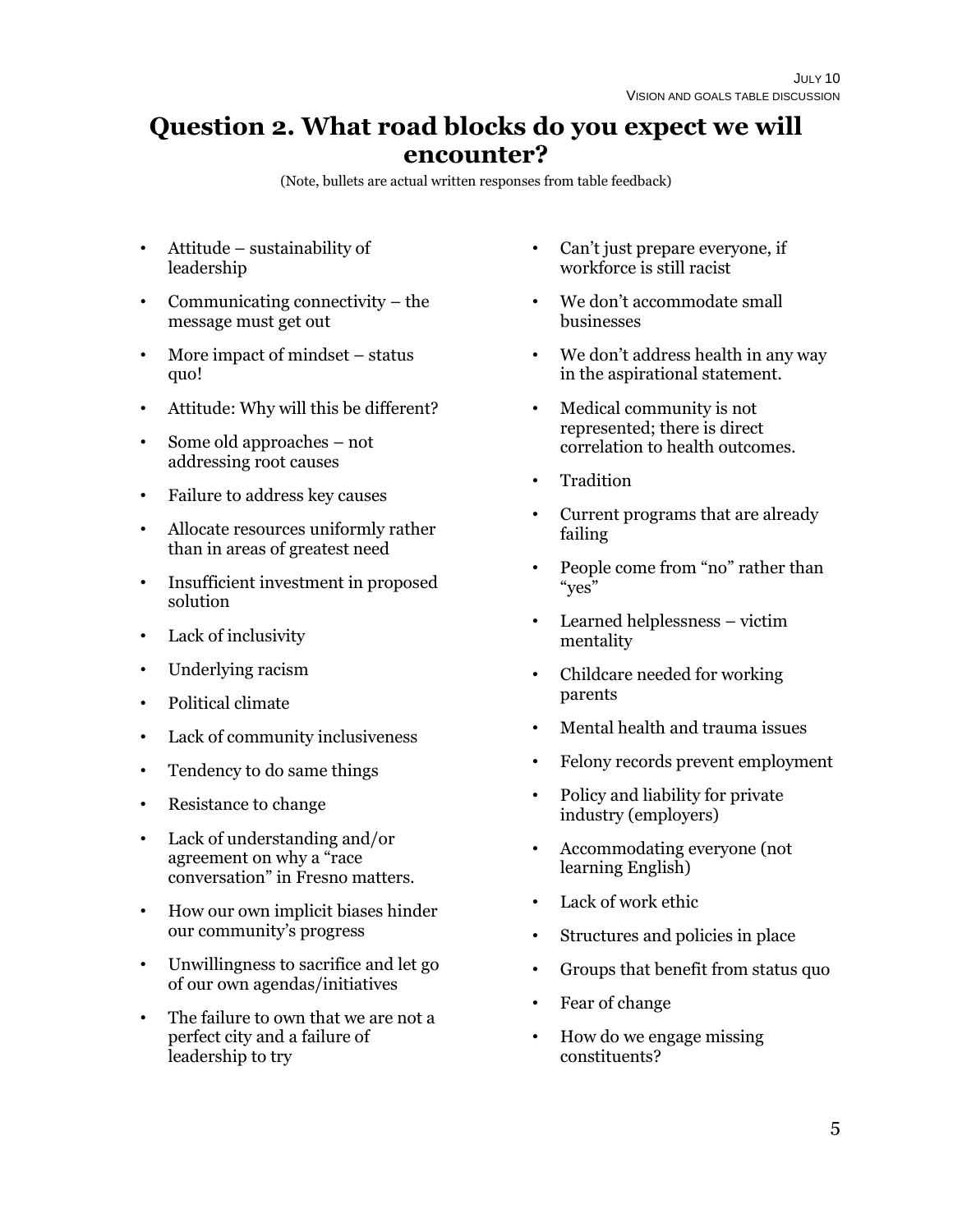- Lack of African-American applicants at Fresno COC
- Lot of jobs require Spanish fluency and systematically leave out African-American. Can Spanish requirement be removed? Use "preferred"
- Mode of recruitment issue of lack of African-American applicants
- Focus on potential rather than stringent job descriptions
- Black-Brown tensions
- New business mobility job growth
- Lack of local recruitment
- Knowing where employers are
- Incarceration/criminal justice tax advantage for hiring inmates
- We need to address the deep trauma in our community first
- Participation of our city and county government
- Impending economic recession
- Established institutions
- Measuring the 'cash economy'
- Neighborhood development will most threaten the existing power structure
- Fresno need to believe this is real "We feed the world but can't feed ourselves"
- Under resourcing in specific areas
- The word "invest" needs to be front and center
- How much do local people invest in their own community.
- Barriers: Children are told to go to school to get benefits (safety net),

but don't understand the importance of education (parents lack this too)

- Children are losing hope, that can't envision a brighter future
- Need to understand how this is different
- Community buy in or large scale
- Funding, prejudice, biased opinion, implicit bias
- Returning to day to day without DRIVE principles at the forefront
- Resistance to change
- Employer mindset. Open to less rigid work/ED experience
- How do we pursue business? What are our criteria?
- Talent production University investment/Focus for certain industry/Business we want to come here.
- Record/Race: Despite referral some companies won't hire some people because of their backgrounds – despite steps taken
- Family unit: single parent hone; lack of information about opportunities
- Lack of people in family with education; life skills; repetitive falling through cracks
- Inadequate education opportunities – HS graduates unprepared
- Charity in under resourced neighborhoods – help v. empowerment
- Trauma (incarcerated parents) inadequate social/emotional resources, lack of soft skills for jobs, transportation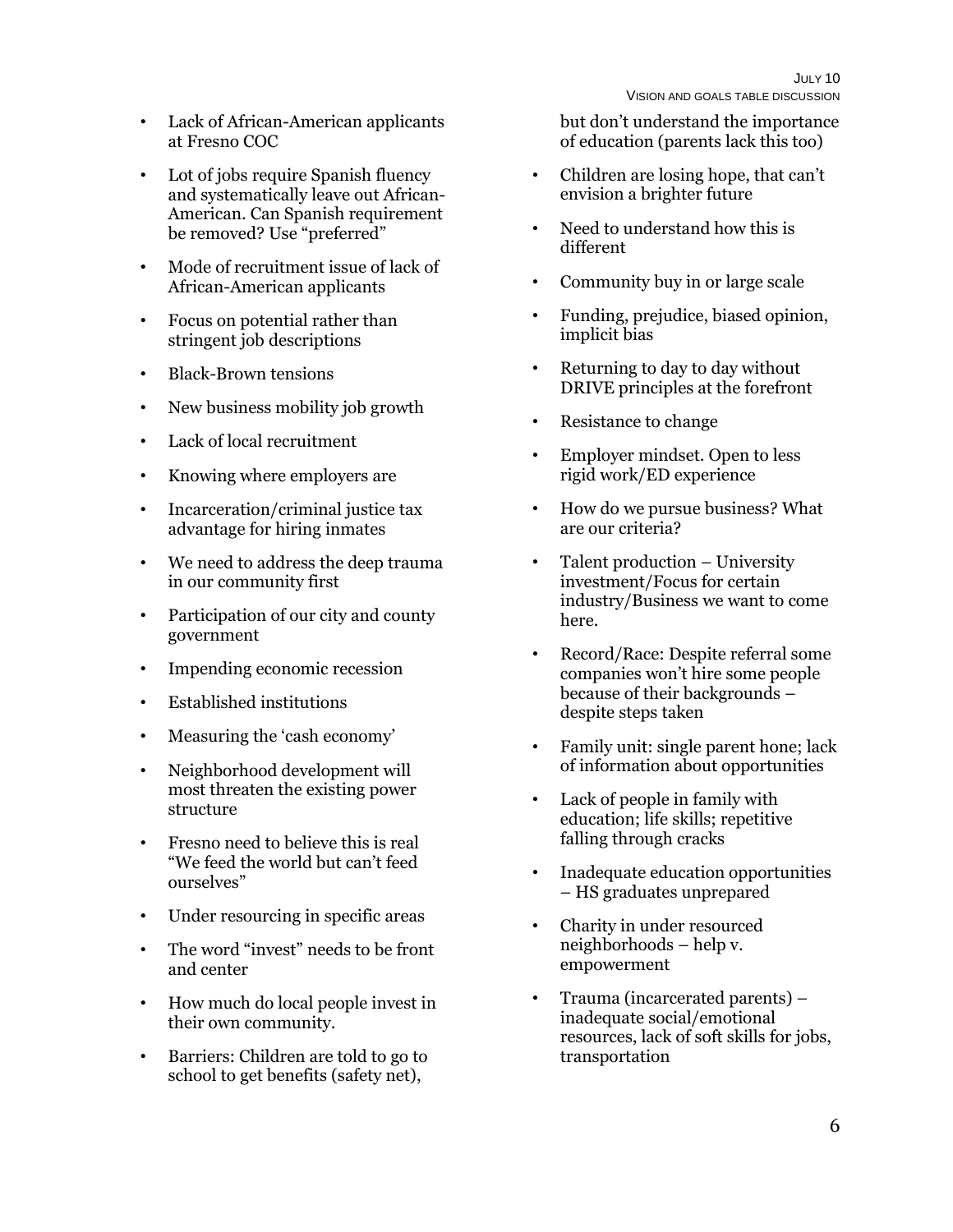- Lack of coordination among people helping
- Mental Illness
- Bad credit housing instability overcrowding
- Lack of park and recreational space
- Bad economic development practices – negative impacts
- Lack of resources
- Offering programs after business hours. People with potential cannot take time off to obtain the training certifications they need to have access to job with upward mobility
- Government regulations impede SCCD progress
- No control of our development pattern – Southwest has not happened as an example
- Policy issues
- Gentrification
- Climate change
- Governance, lack of buy-in, sustainable funding, time commitment, walk-the-walk
- Lack of Progress, what does end of poverty look like?
- Pick a lane, scope is too broad a scope
- Lack of a common vision/a common rallying cry
- City decision driver by sales and property tax
- Short-term thinking about costs/benefits
- No investment in areas without development
- Old language about business attraction
- Lack of political capital (& lack of strategic thinkers in office)
- Realistic goals
- Initiative fatigue plan fatigue
- Policy (Educational mandates/standards that don't align) Capacity issues, the right people, the right place, enough resources
- Pathways that do not align
- Housing needs (life affirming housing) - needs to be in mixed income neighborhoods
- How do we promote good projects to do better?
- Territorial individuals
- Political environment
- The "them" vs. "us" mentality
- Banking system
- Systematic racism
- Continued disinvestment in lowincome census traced
- Fear of failure
- Acknowledge previous failures
- Lack of trust, depiction or sincerity
- Not having plan informed by community members
- Lack of diversity
- Different definition of "all residents"
- Lack of 4-year BA degrees to back fill existing jobs vacated by retirees and fill new jobs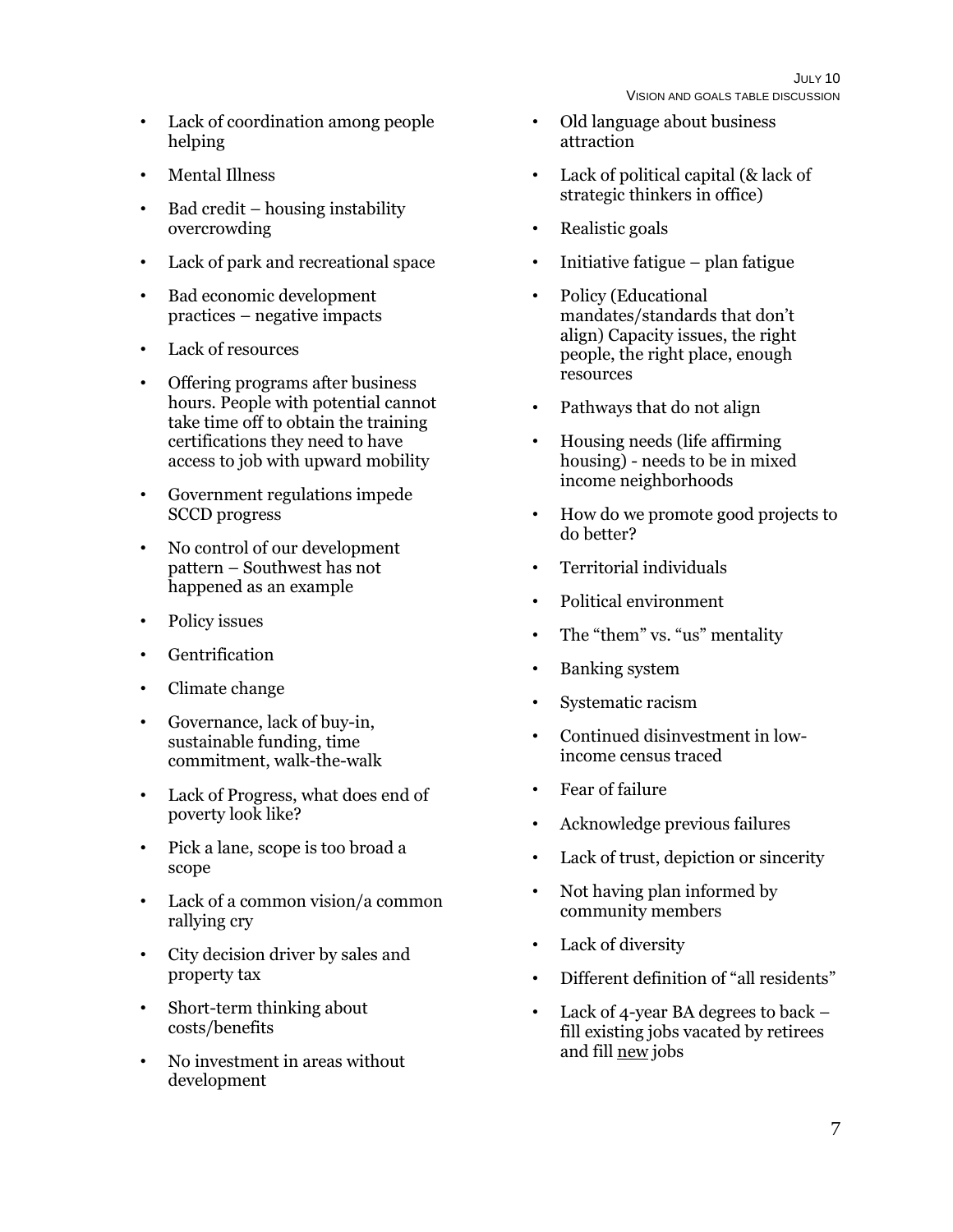- That they will think "been there, done that" and it doesn't work
- Local elected leadership need to be engaged so they don't serve as roadblocks
- Resistance to a new approach involving race vs. economics
- Opposition from community members who do not want to see progress because of fear
- Narrative of the "North of Shaw neighborhood…"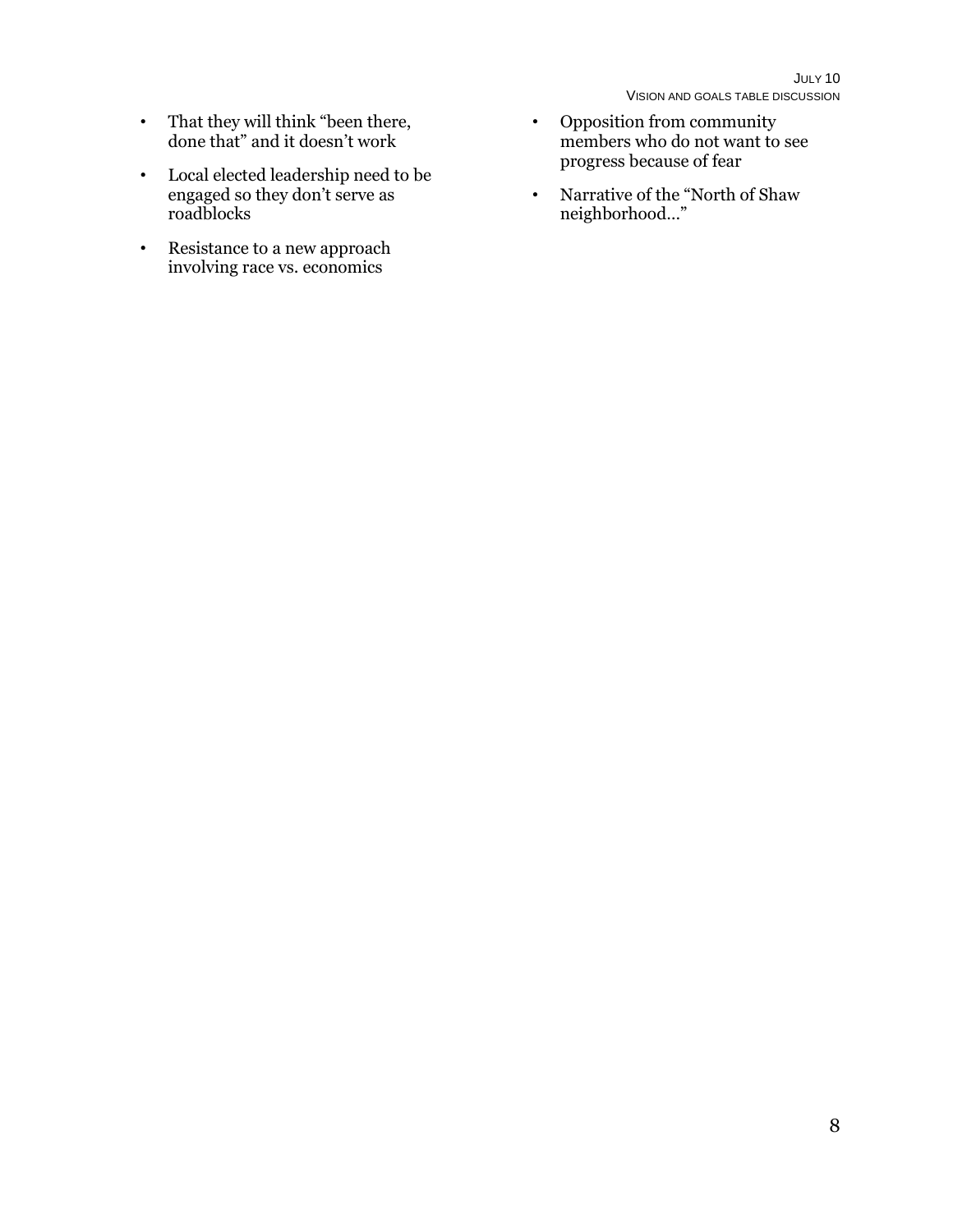# **Question 3: What stakeholders are critical to involve?**

- Industry do pilots to prove effectiveness
- Employers, workers, educational institutions
- Unemployed/underemployed
- Government
- Social service organizations
- Agriculture industry involvement is essential – Ag-tech
- County of Fresno
- Faith community
- Health
- Property owners: large land holders, multifamily property owners/landowners
- Community
- Low-income workers
- Young people
- People of color
- People who speak other languages
- Decision makers at all levels
- Folks that believe things are fine the way they are
- "Residents" themselves that are not in these rooms or spaces
- Business developers, people of color, those who are not affluent and politicians
- Community-driven neighborhoods
- Places of business being locally owned
- Medical community
- Developers
- Farmers
- Parental involvement
- Teachers visiting and make connections
- Mentorship with businesses
- People in neighborhoods (despairing)
- Multi-generational discussions
- Schools and businesses
- Faith communities
- More business friendly: city + state
- Policy/legislative
- Public, community needs to be engaged
- Decision-makers
- Residents need to be front and center to hold decision-makers accountable
- Youth in leadership opportunities
- Experts that can help us analyze how we are meeting goals
- CEO's of firms, high-end jobs, can champion but not make final change
- Residents of target communities
- LGBTQ community
- Rural
- Finance & banks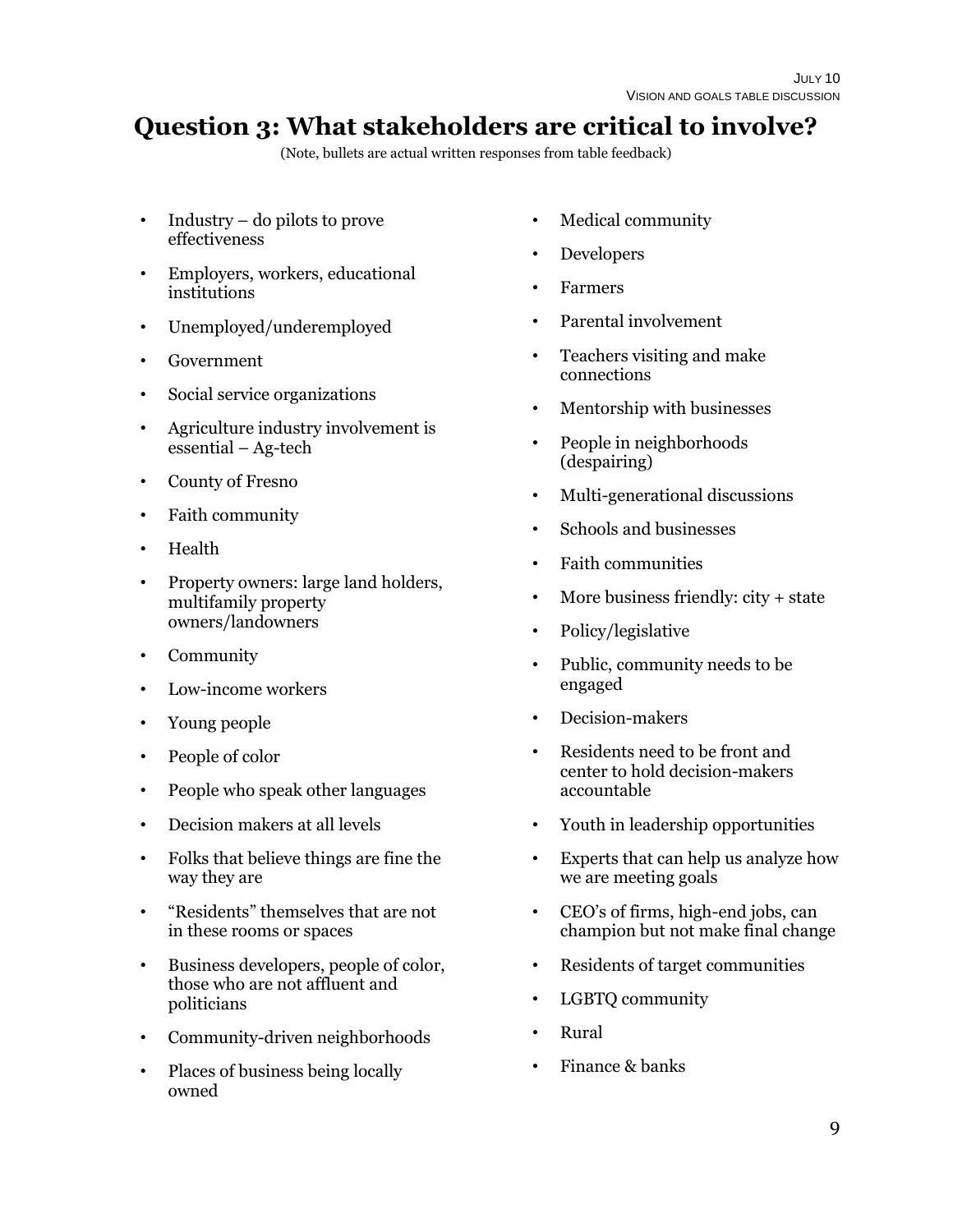JULY 10 VISION AND GOALS TABLE DISCUSSION

- Youth & future employees
- City and county government
- Community and young people
- Business that can grow/scale
- Conservative business leaders on topics of workforce development
- The Fresno power structure
- Industry sector much larger representation of business community (owner, faith leaders (more than the usual people) need people who can build trust and are trusted messengers, place to?
- Cultural leaders, youth representatives
- Youth: Street Saints youth leadership, YLI, Barrios Unidos
- Proteus community based
- COG: to promote regional representation
- Need to bring agriculture in some way
- Fresno state? County Board of supervisors?
- Community members DRIVE Steering Committees, Boards, Councils, Commissions, Law Enforcement, Mental Health Stakeholders, Faith based
- We talk to each other, but is it the right people? The right forum? Right process/vehicle for the conversation?
- More business partners w/educational system.
- Public/private partnerships
- Churches and other POW
- Local government elected and staff
- Business community
- CBOs
- CDCS
- Residents of North/South of Shaw
- Developers
- Justice System
- State center community college dist.
- High Schools/School Districts Elementary
- Unions/trades
- People who live in most disadvantaged communities
- Rural areas
- Small businesses
- Engage current institutions differently
- AG enterprises entrepreneur FSU involvement/UC Merced
- City, county, state official, health care, customers or services, education system, private business
- Include community residents
- Need health sector involved & health outcomes
- Hospitals should be enlisted to help people stay away – they are anchor institutions
- Anchor institutions (education, industry, etc.)
- Resident in neighborhoods where development is proposed
- Business must be included when speaking and planning economic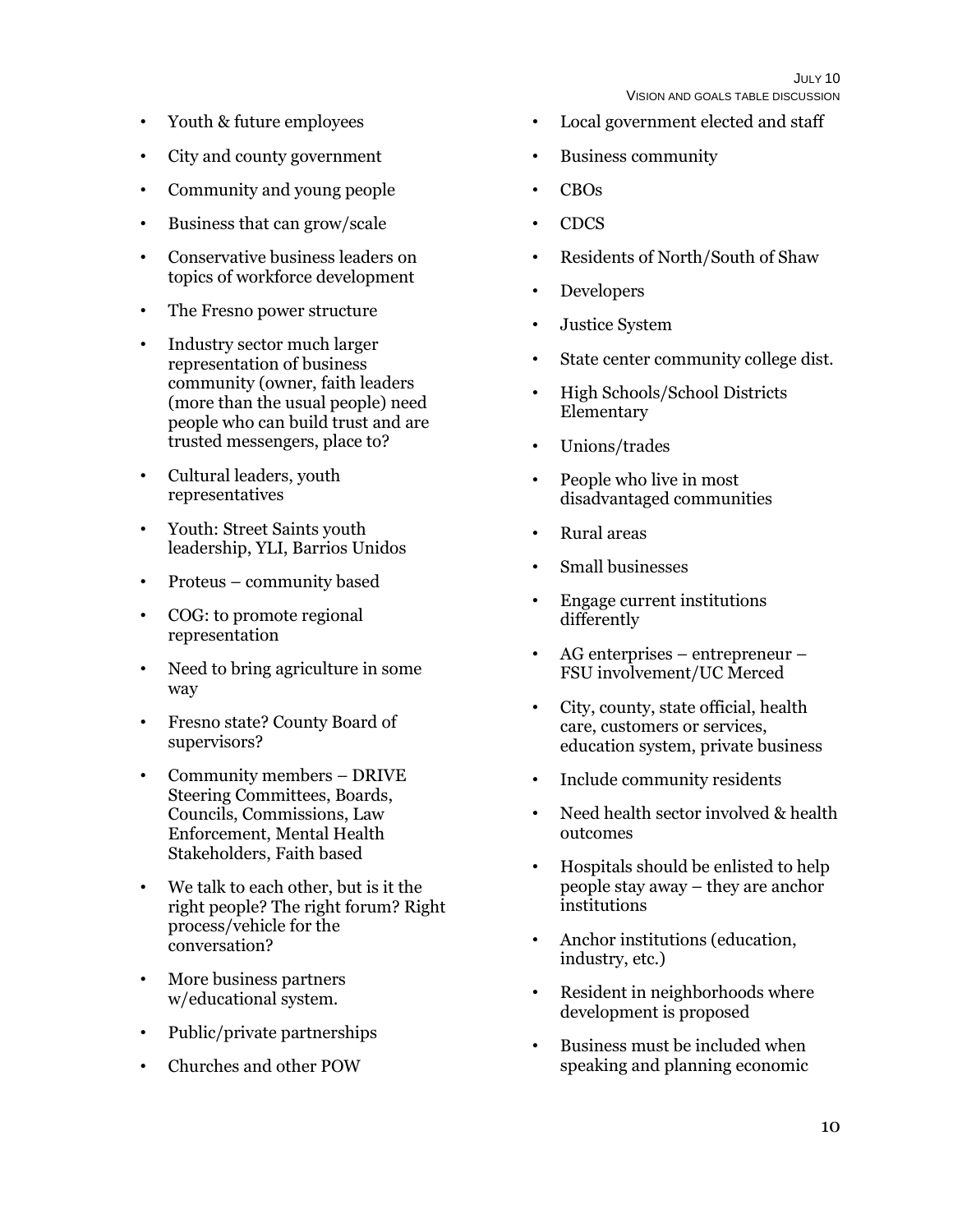development and speak about the jobs of today and the future

- More people in the room than on ground
- Criminal justice non-violent offences. Where do they go.
- Educational institutions
- Non-profits
- Families
- For-profit business
- Faith-based community (Catholic)
- Regional representation (people/institutions)
- Community voices, including Southeast Asian
- Elected who will bend to the "collective good"
- Younger people who will be here 10 years from now (Gen Z)
- Local elected officials = city of Fresno
- Fresno Co. Board of Supervisors
- Valley delegation elected officials
- EDCs, Chambers of Commerce, business, non-profit organizations (focused on neighborhoods), school districts,
- Community members
- Non-profit
- City/County officials
- Economic development
- School districts
- Community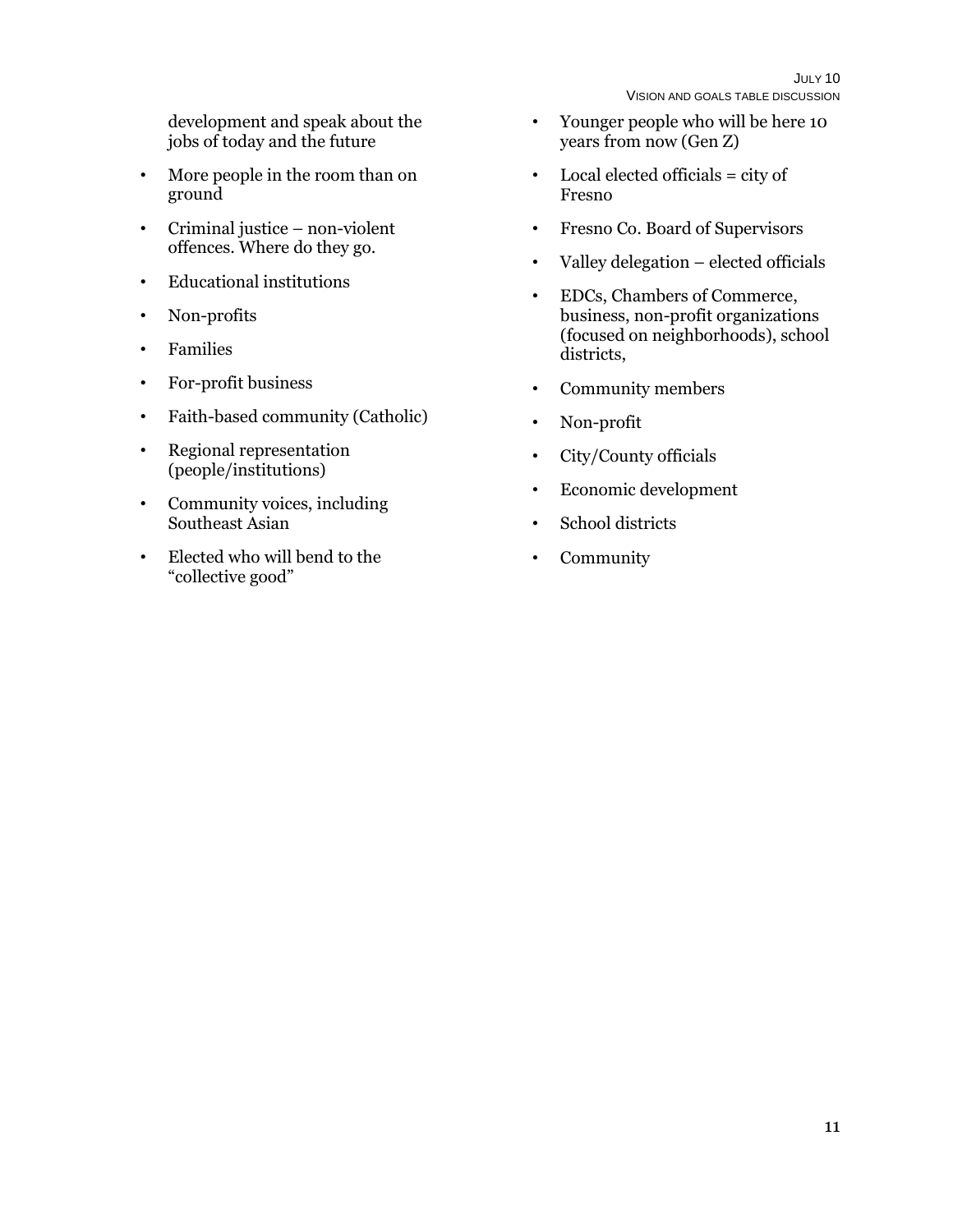### **Question 4. What lessons have you learned ("past failure modes") that will be relevant?**

- Fragmented efforts don't work need continuation
- Importance of milestones, measurement and real accountability for outcomes
- We've been afraid of failure
- Initiative fatigue: need to have a plat to "keep this special" and different
- Avoiding the "one big fix" mindset/no silver bullet (don't dismiss employers)
- Waiting for saviors
- Failed at equity
- Solutions must be grassroots & grow up
- We have done top-down mode for too long and it hasn't worked.
- Power must be shared
- If there is no carrot, individuals will not continue involvement – they will see it as another failed attempt
- Develop incentives for all of us to see and feel how our agency's success is attached/connect
- Don't ask system people to lead change
- That doing the same thing the same way is insane
- Make sure all are included, but closing gaps-focused
- Tradition poor development planning, zoning and development
- People are discouraged to open business because of fees, liability and lack of support
- Saying you are going to do something and not following through – lack of trust
- Stop doing things "to" people and include them in the solution
- Initiative fatigue
- People/Organizations don't do the work
- Acknowledge the past but not focus on past
- Invest in youth
- Trusting institutions to evaluate or report out doesn't give us the full picture
- Lack of consistency. Ongoing process with ongoing engagement
- Make sure we can continue to work together and learn from one another so as to not fall back into our comfort zone
- Utilizing communications, social media and technology to reach broader segments of population to allow us to move forward together
- We need political leadership
- Community forums & town halls for resident/constituent outreach
- Formal business partnerships hiring qualified POC
- "If we build it, will they come?"
- Invest in getting the message and communications right
- We tend to start strong but don't follow through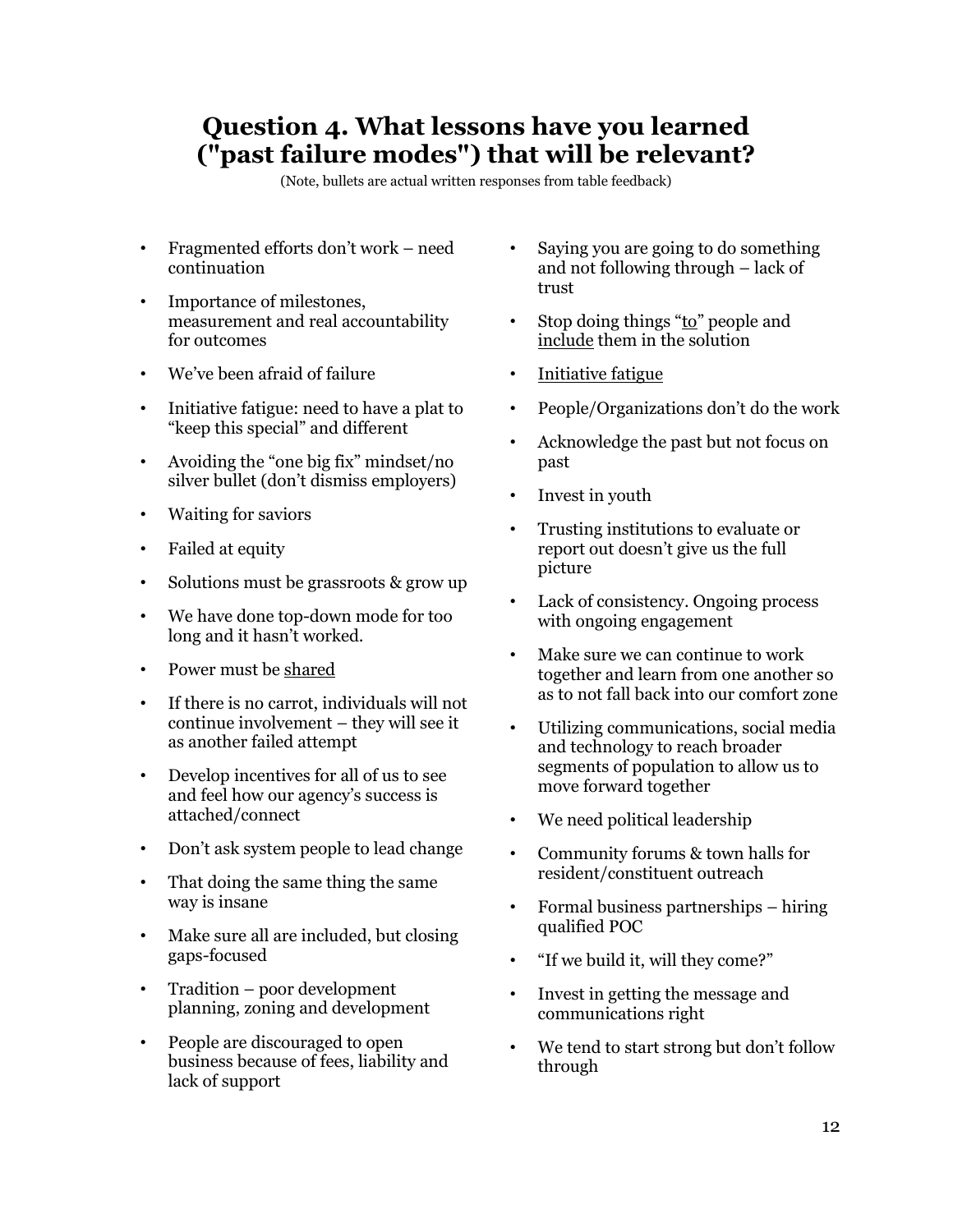- Need an early decision-making framework
- Politics good ideas get stymied
- Race conversation has to continue
- Takes lots of courage on an individual basis
- True collaboration and input from communities that are being impacted.
- Solve the problem that exists
- Data is important and need to shared with the broader community
- Lack of Authenticity
- Lack of compromise
- Lack of commitment
- Lack of accountability
- "LIVE THE VISION"
- Not a failure CTEL is a great lesson learned.
- Focus on where disparity is
- Service learning
- Invests in community
- Attract business investment
- Target hiring, minimize community impact
- SCCD has several partnerships that are working well (e.g. health care. Firefighting, aviation) electricians/trades).
- Lack of sustainable funding
- Lack of leadership/current type of leadership
- Lack of laser focus
- Graffiti on walls
- Downtown = Stigma
- Clean sidewalks
- Homelessness
- Getting to low and mod incomes is difficult - and income increases can disqualify
- RJI: Initiatives required funding ongoing and didn't have it) so it ended – no sustainability or an end date
- Collaboration of groups (i.e. nonprofits) vs competition due to funding and service provided
- Must list to learn and change
- CTE programs work and the results are positive and profound
- Look at caseloads
- Human touch
- Proactive (need to be) in your education
- Too many students per calls and counselors
- Funding pulled away from rural community by Fresno who van in/out
- Overflow of assets to 1 area no accountability given
- Need smaller units to increase impact to client
- Losing funding projects due to lack of accountability
- Multiple definitions of ideas i.e. restorative justice.
- Intentional communications to community
- Don't promise what you can't deliver
- Manage expectations of community
- "Success" in one neighborhood doesn't always work in another neighborhood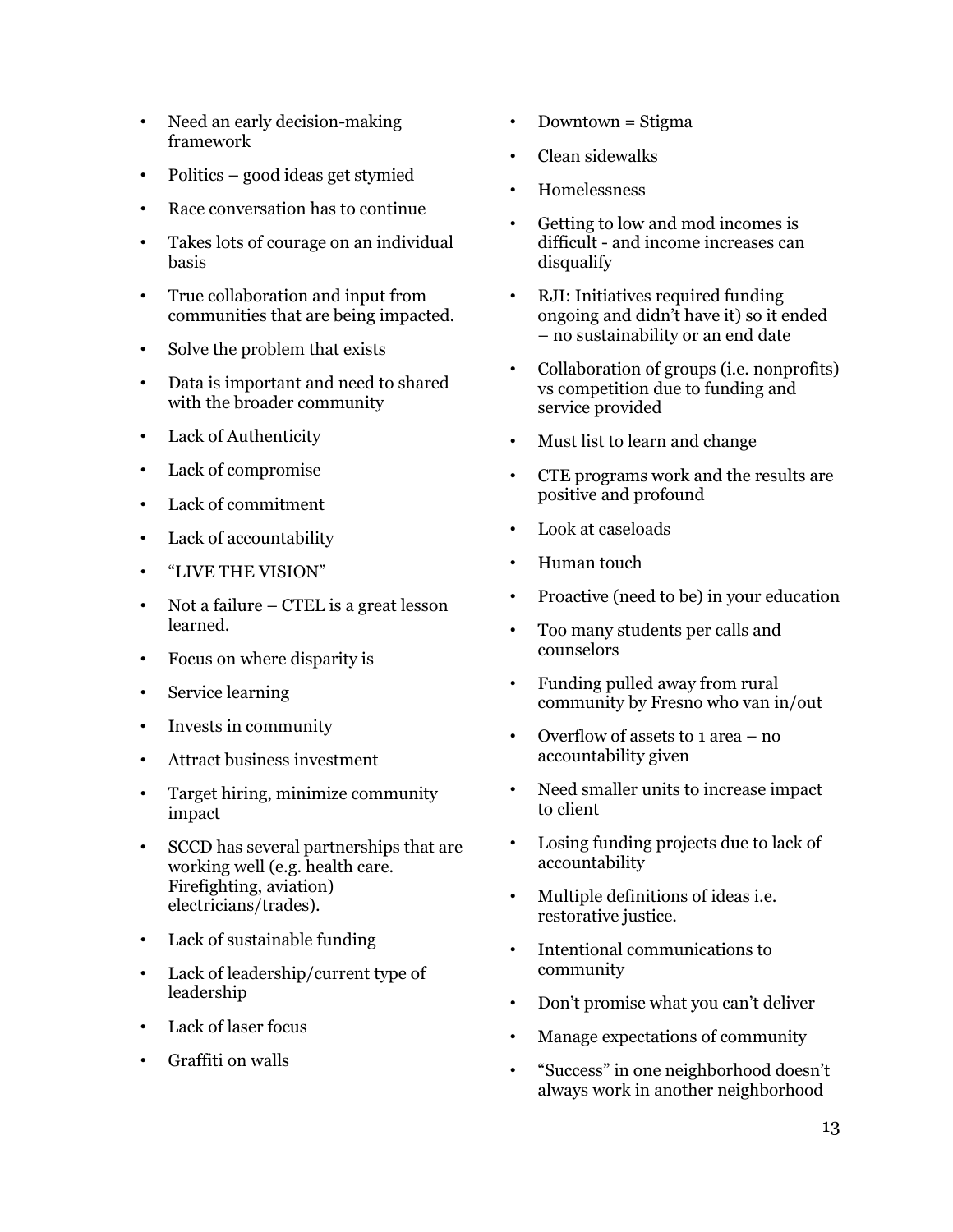- Cultural sensitivity is critical
- If plan doesn't work, don't blame the community
- Don't plan for people, include them
- Collective impact model don't silo
- Follow through this plan!
- That some people don't believe people change
- Motivation of people to be impacted – is a significant factor
- "Cultural sensitivity" e.g. Southwest Asians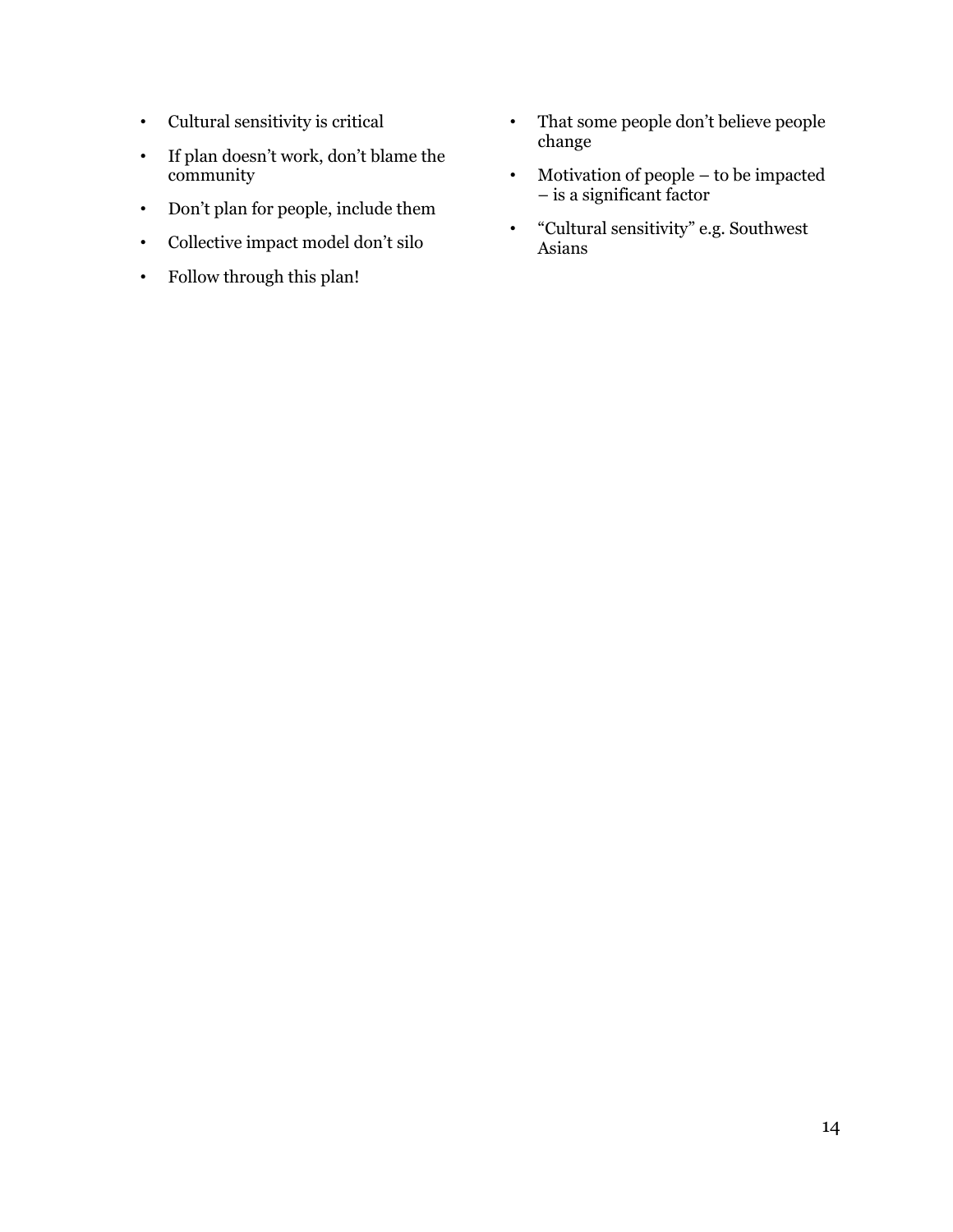### **Question 5: Any other strong thoughts or comments on the vision or outcomes?**

- We really need to have more business owners involved in this initiative
- This is represented as a regional plan but seems focused on Fresno. How is this regional?
- Must monitor displacement and who is getting jobs (need current data and involve business community)
- Which individuals will we measure? A-political
- Create an a-political entity with such broad investment that political agencies can't participate
- Community accountability metrics
- Implicit bias
- Design models that are evidence based to help all students
- Vision is not right
- Develop peer groups to serve as support systems
- Best resource connection amongst stakeholders
- Need sustainability
- Need accountability data and tool change to make better
- Power of this room and connections
- Good quality of life that is equitable across the board
- Conversations of race (including bias, level playing field, reality of 2 equalizers: health care and education)
- Add gender equity, also health
- Developing our already earmarked 6,500 acres for industry and job growth would be a game changer
- Words matter, this vision doesn't inspire
- "economic mobility" Inclusion" aren't captivating – want to know what Fresno will look/feel like in future
- Kids childhood education
- In Vision sustainability change to resilient/adaptive
- Look into CA Futures Healthcare Workforce Commission and how it impacts the valley
- K-12 civil engagement, experimental learning
- Groundwork USA Kids completing environmental clean-up.
- Engage students in their communities
- HURON KIDS shouldn't only aspire to leave HURON.
- Conceptually do we like "I live in x, but I work in y"?
- Acceptance of DRIVE Principles by each Organization Board and Councils
- Track Agenda Item actions supporting DRIVE principles
- Vision is good but very general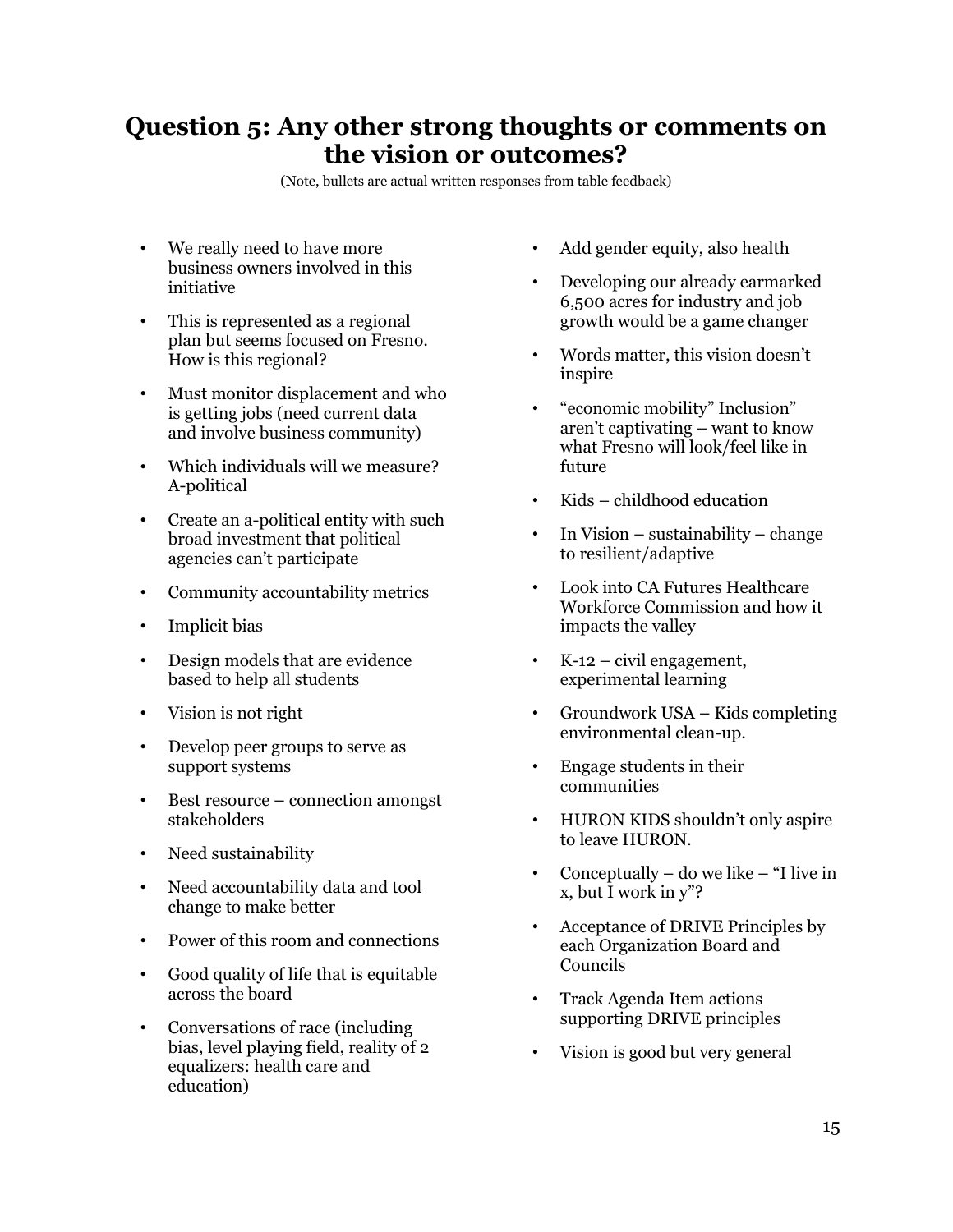- How many local people are investing?
- How do we be sure that all work is progressing –measurement scheme measuring disproportionate impact, monitoring very regularly what is working
- Social mobility is important along with economic mobility
- People need to be recognized as making positive contribution to their community
- Make the mission statement explicit and do not dance around race issues
- Clarify that this is for all Fresno County, not city
- Wealth building should be named
- Human Capital section is 'heavy on capital' and light on 'human'
- Add financial literacy skills
- Can the power shift in Fresno?
- Coastal and inland data should be included
- Crime/incarceration should be included
- Rural communities should be included
- Land use / planning should be included
- Keeping capital locally 401K
- Companies start in California and succeed
- Residents/constituents don't have our privilege to discuss environment, etc. when trying to meet basic needs
- What's gallery walk on great things happening in community
- Bolder in health and wellness. Include in human capital and neighborhood development goals
- We need explicit outcomes for health, environmental justice, racial and economic segregation
- Better engage educational leaders like CSUF & Fresno Pacific to leverage resources and connect students to civic engagement and partnerships with community partners
- Learn from lessons learned in other places. Fresno is not the first to do this
- Noting difference between older parents and younger
- People are representatives of our neighborhoods, but we need to include the voices of the individuals living this reality (surviving and struggling)
- Need to involve business more: expectations to solve the problems but not supported in a way to thrive in our community
- This vision did not include any measure of health or the importance of services to the family unit
- Maternal health and family supportive services
- Build whole neighborhoods the Pinedale can't exist near the Riverpark
- We need more people of color and less fortunate to have a real honest outcome
- Suggestion  $-$  change the two statements that begin with improve to either increase or develop (or something else)